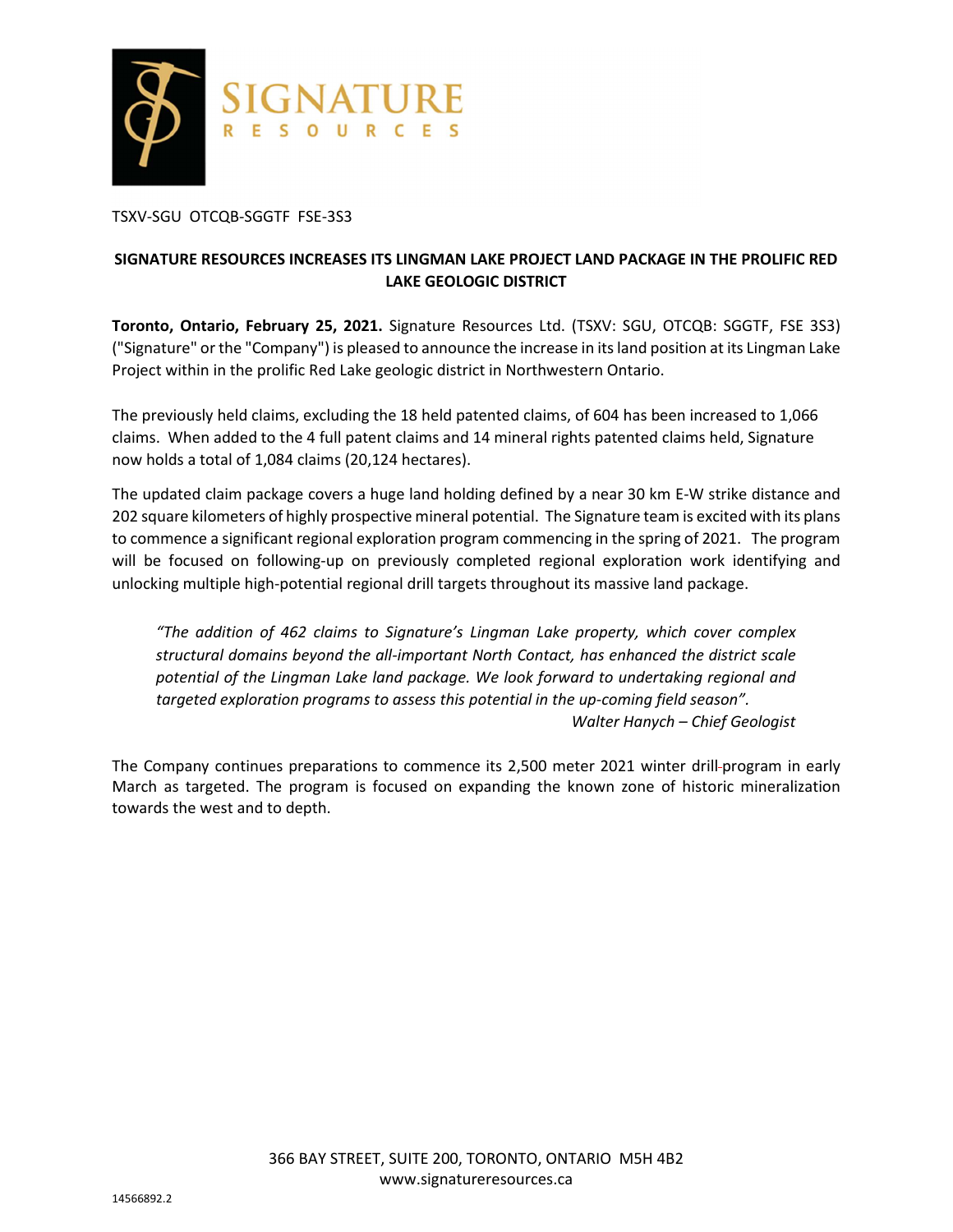

## TSXV-SGU OTCQB-SGGTF FSE-3S3

An image of the updated land package highlighting the recently added claims is depicted below:



#### **About Signature**

The Lingman Lake gold property consists of 1,066 staked claims, four free hold full patented claims and 14 mineral rights patented claims totaling approximately 20,184 hectares. The property hosts an historical estimate of 234,684 oz of gold\* (1,063,904 tonnes grading 6.86 g/t with 2.73 gpt cut-off) and includes what has historically been referred to as the Lingman Lake Gold Mine, an underground substructure consisting of a 126.5-meter shaft, and 3-levels at 46-meters, 84-meters and 122-meters depths.

\*This historical resource estimate is based on prior data and reports obtained and prepared by previous operators, and information provided by governmental authorities. A Qualified Person has not done sufficient work to verify the classification of the mineral resource estimates in accordance with current CIM categories. The Company is not treating the historical estimate as a current NI 43-101 mineral